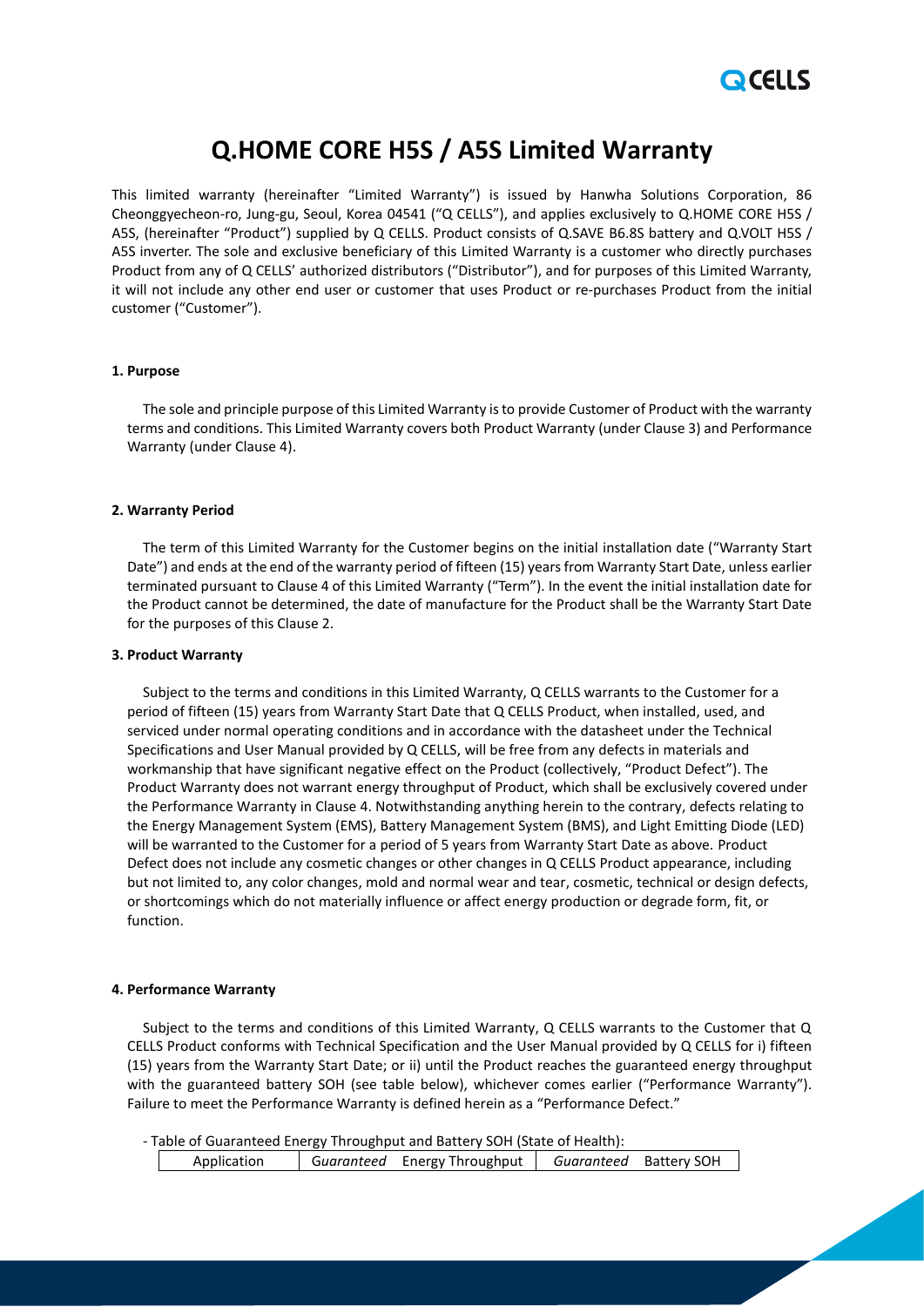

|                  | for Performance Warranty                    |                                        |
|------------------|---------------------------------------------|----------------------------------------|
| Germany          | *17.4 MWh at 10 <sup>th</sup> calendar year | 80 % at 10 <sup>th</sup> calendar year |
|                  | *21.5 MWh at 15 <sup>th</sup> calendar year | 70% at 15 <sup>th</sup> calendar year  |
| Other countries  | *29.5 MWh at 15 <sup>th</sup> calendar year | 60% at 15 <sup>th</sup> calendar year  |
| (except Germany) |                                             |                                        |
| with **valid     |                                             |                                        |
| product          |                                             |                                        |
| certification    |                                             |                                        |

\*Energy Throughput is calculated based on the battery energy of 6.86kWh

 \*\*Valid product certification shall mean the product certification, authorization or verification obtained directly by Q CELLS in accordance with applicable regulations and laws for the purpose of distributing the Product in the respective jurisdiction

※ Capacity measurement condition (Current and voltage measurement at battery DC side)

1) Ambient temperature: 25±5℃

2) Charging/discharging method (1cycle/day): 0.33/0.5C-rate, 10min rest after charging, DOD100%

However, Product shall be operated so that the temperature does not exceed the range of -10 °C to 45 °C (based on ambient temperature). If Product is operated beyond its temperature range, the energy throughput is reduced according to the following condition:

- Operating Temperature: If the temperature of Product (Cell/module temperature) is higher than 45°C but lower than 50 °C or lower than or equal -10 °C but higher than or equal -15 °C for charging and, higher than 50 °C but lower than 55 °C or lower than or equal -15 °C but higher than or equal -20 °C for discharging, apart from the reduction in energy throughput caused by the degradation of cycle life due to the lapse of the operating period, the amount of energy throughput and/or the number of cycles of Product under warranty shall be reduced by (0.0065)%p per 1 minute.

The formula is as follows:

Adjusted Energy Throughput = Initial Energy Throughput x (100% - Total time when the battery experienced the corresponding temperature x reduction rate)

For Example)

If the battery temperature during a half-hour period is lower than -10 °C but higher or equal to -15 °C, the battery Energy throughput shall be adjusted as follows:

Adjusted Energy Throughput = Initial Energy Throughput x (100% - Total time when the battery experienced the corresponding temperature x reduction rate)

 $= A MWh * {100% - (30 * 0.0065%)}$ 

= B MWh

| Application           | A : Initial Energy Throughput | B: Adjusted Energy Throughput |
|-----------------------|-------------------------------|-------------------------------|
|                       | for Performance Warranty      | for Performance Warranty      |
| Germany               | *17.4 MWh at 10yr             | *17.3 MWh at 10yr             |
|                       | *21.5 MWh at 15yr             | *21.4 MWh at 15yr             |
| Other countries       | *29.5 MWh at 15yr             | *29.4 MWh at 15yr             |
| (except Germany) with |                               |                               |
| *valid product        |                               |                               |
| certification         |                               |                               |
|                       |                               |                               |

- Table of Example calculating adjusted Energy Throughput

\*Valid product certification shall mean the product certification, authorization or verification obtained directly by Q CELLS in accordance with applicable regulations and laws for the purpose of distributing the Product in the respective jurisdiction.

- From the moment the energy throughput reaches the number in the above table, the Q CELLS has the right to terminate the warranty of Product.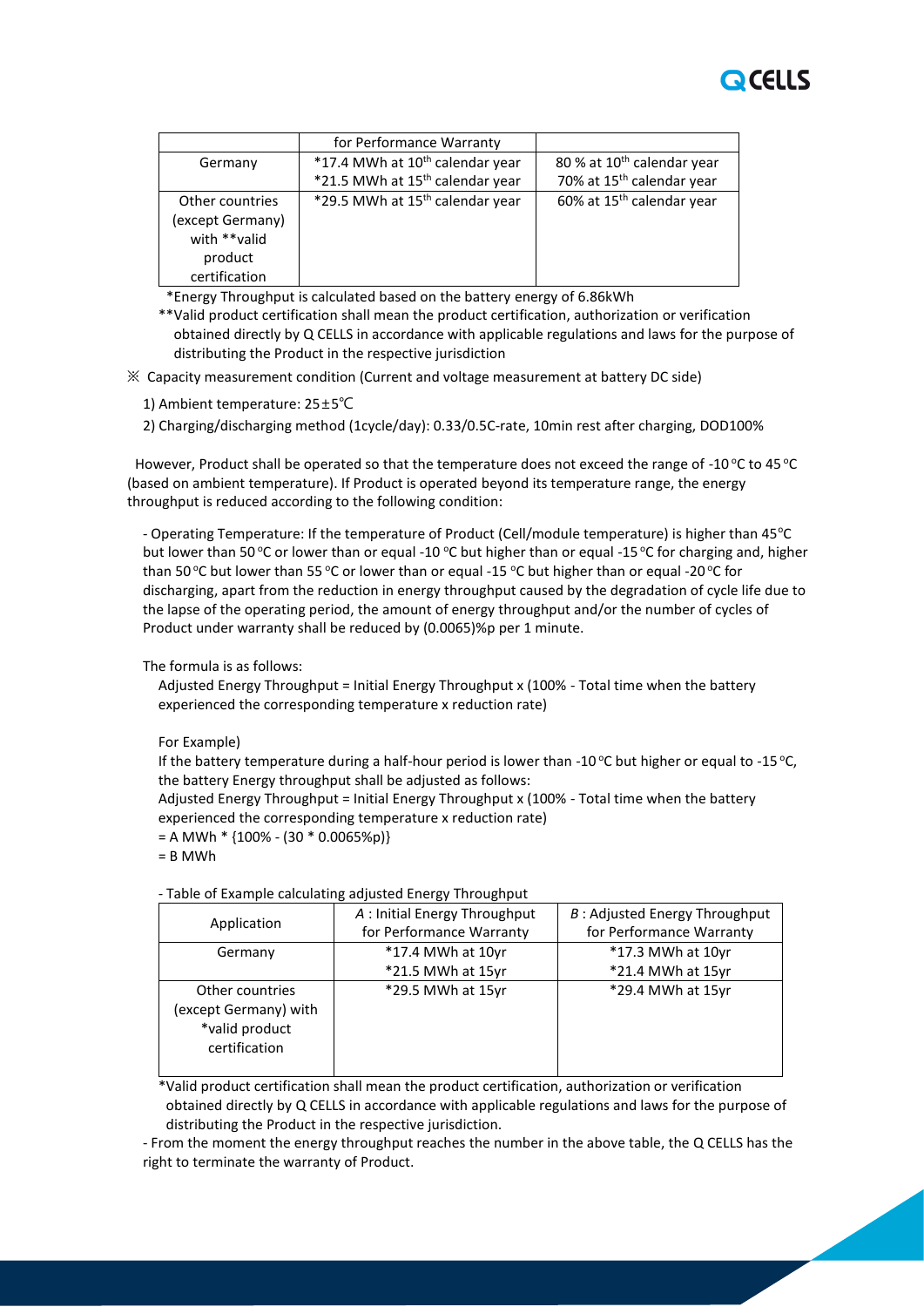

- If the average hourly temperature of Product exceeds 50 °C or less than -15 °C, Q CELLS shall have the right to terminate the warranty of Product.

# **5. Warranty Claim Process**

a) The Customer will be entitled to make claims for Product Defect or Performance Defect under this Limited Warranty ("Warranty Claims") only if the Customer has provided documented evidence sufficient to prove that the malfunctioning or non-conformity of Q CELLS Product resulted exclusively from a Product Defect or Performance Defect covered by this Limited Warranty.

b) In case of an alleged Product Defect and/or Performance Defect claim under this Limited Warranty, the Customer shall within five (5) business days submit the followings to Q CELLS: (a) original invoice or receipt of the Product at issue; (b) description about alleged defect; (c) serial number; and (d) installation site and date.

c) The Customer is responsible for shipping Q CELLS Product to Q CELLS for evaluation at the Customer's expense. Q CELLS shall pay the costs of a technical inspection and, in the event that the Warranty Claims is confirmed by such inspection, Q CELLS shall pay for the transportation. Otherwise, the Customer shall be charged with these costs. Q CELLS Product sent to Q CELLS for the evaluation shall remain the property of the Customer until any inspection has been completed and Q CELLS provides a replacement, refund, or compensation. Any repaired, replaced or additionally supplied Product will be warranted only for the remainder of the original warranty period applicable to the original Product. To make a Warranty Claims, the Customer must submit the original receipt or invoice, which bears the date of the purchase and of the delivery, the serial numbers of relevant Q CELLS Product and the name of the authorized distributor or seller.

d) Thereafter, Q CELLS will conduct an analysis of the concerned component in question and determine if Customer complied with Q CELLS's instructions for installation and usage. If Product is determined to be defective or such battery capacity failure is confirmed by Q CELLS, Q CELLS may, in its sole discretion, provide Customer compatible components for the purpose of repair or replace the defective (or deficient) components, or compensate the Customer for such deficiencies in performance. Along with that, the paid service cost also shall be refunded. In the event Q CELLS decides to compensate for the deficiencies, Compensation Scheme under Clause 6 shall be used to determine the compensation rate. In the event the installation date for the Product at issue cannot be determined, the date of manufacture for the product shall be the installation date for the purpose of the Compensation Scheme. In the event the Customer is unable to submit the original receipt or invoice, the original price that Q CELLS sold the Product at issue to the Distributor shall be the purchase price for the purpose of the Compensation Scheme.

(e) Warranty services under this Limited Warranty does not extend the Term. Q CELLS' obligations under this Limited Warranty are conditioned upon the Customer's compliance with its payment obligations for purchase of the applicable Q CELLS Product.

# **6. Service Products/Parts**

If Q CELLS determines, following a Warranty Claim, that Q CELLS Product has a Product Defect or Performance Defect, Q CELLS will at its sole discretion, (i) remedy or repair the Product Defect; or (ii) provide a replacement product with a new or refurbished product which performance is equal to or higher than defective Product and guaranteed by Q CELLS. In the event Product is not available in the market, Q CELLS, at its option, may replace it with different kind of product with equivalent functions and performances or refund the remaining annually depreciated value of the purchase price of Product during the term of Performance Warranty (15 years) as the Compensation Scheme below. The purchase price mentioned hereinabove means the list price actually paid by the Customer for the purchase.

< Compensation Scheme >

| Period                    | *Compensation Rate  |  |
|---------------------------|---------------------|--|
| (after installation date) | (of purchase price) |  |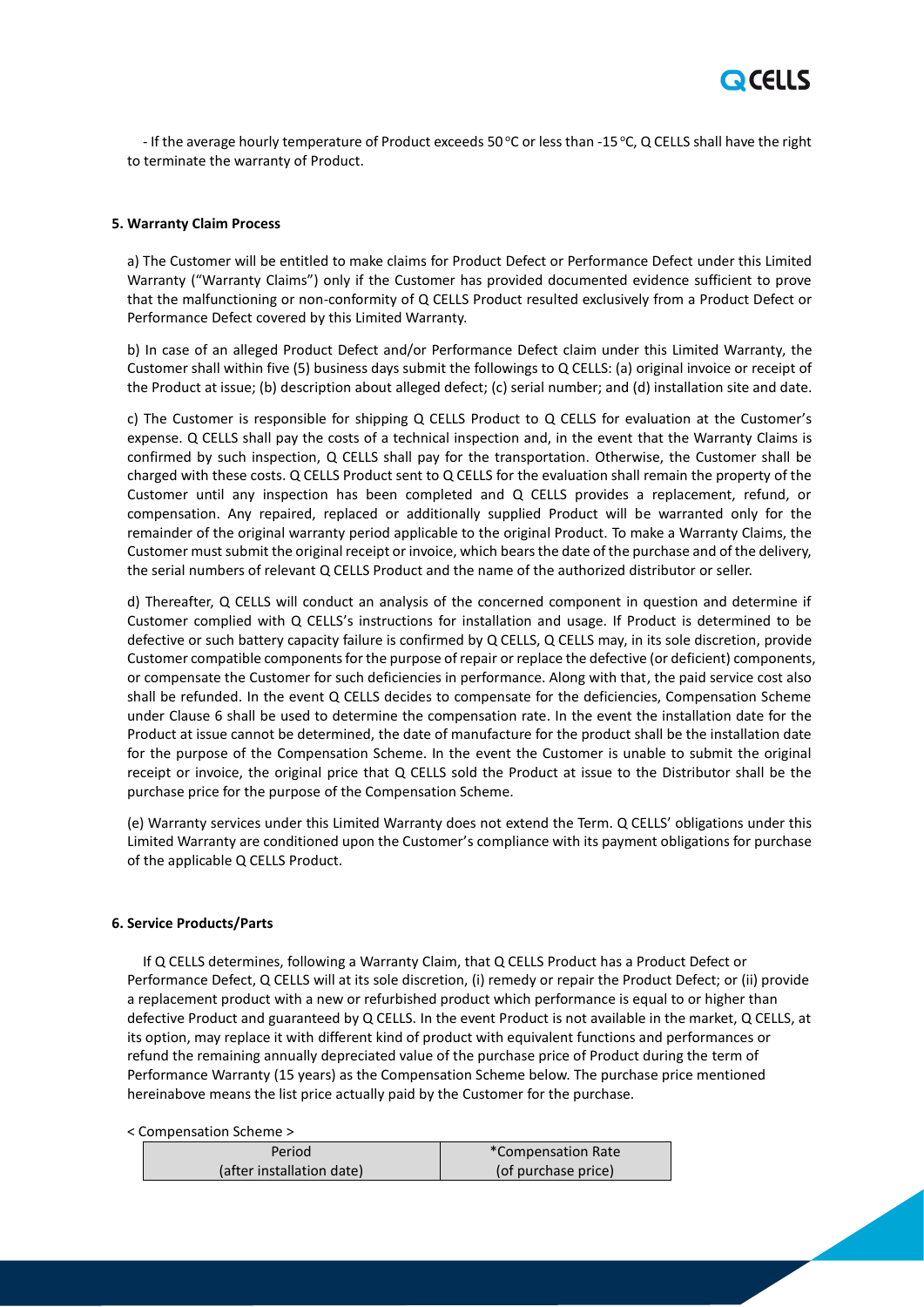# **OCELLS**

| Within 2 years                  | 100%           |
|---------------------------------|----------------|
| Over 2 years to up to 3 years   | 58~72%         |
| Over 3 years to up to 4 years   | 44~58%         |
| Over 4 years to up to 5 years   | 30~44%         |
| Over 5 years to up to 6 years   | 16~30%         |
| Over 6 years to up to 7 years   | 10~16%         |
| Over 7 years to up to 8 years   | $8^{\sim}10\%$ |
| Over 8 years to up to 9 years   | $6^{\sim}8\%$  |
| Over 9 years to up to 10 years  | $5^{\sim}6\%$  |
| Over 10 years to up to 11 years | $4^{\sim}5\%$  |
| Over 11 years to up to 12 years | $3^{\sim}4\%$  |
| Over 12 years to up to 13 years | $2^{\sim}3%$   |
| Over 13 years to up to 14 years | $1^{\sim}2\%$  |
| Over 14 years to up to 15 years | $0^{\sim}1%$   |
|                                 |                |

\* The Rate would be proportional to months of the year period.

The remedies and compensation rate set forth in this Limited Warranty are Q CELLS's sole and exclusive liability and obligation, and the Customer's sole and exclusive remedies, for any Product Defect or Performance Defect in any Q CELLS Product.

# **7. Exclusion of Warranty**

a) If Customer fails to procure log data, or if Product is installed in the environment with no internet connection, thereby rendering the Product offline, any repair or replacement of such Product shall be at Customer's cost. For the avoidance of any doubt, this Limited Warranty shall not apply in the aforementioned circumstances. Failure of procuring log data will be such as loss of web connection and/or saving data to Product as Q CELLS required.

b) Q CELLS shall not be liable for indirect, incidental, consequential or special damages, howsoever caused, including, but not limited to, loss of use, loss of profits, loss of production, loss of data/information or loss of revenues.

c) Q CELLS shall not be liable for any shipping, mishandling of product by freight carrier.

d) Other costs incidental to handling of defective Product, including, but not limited to, labor costs during the installation or disassembly for repair or replace Product, shall be borne by Customer.

e) Q CELLS's aggregate liability regarding each defective Product, if any, in damages or otherwise, shall not exceed one hundred percent (100%) of the invoice value as paid by the Customer per unit of defective Product. In the event the Customer is unable to provide the invoice, thereby the invoice value cannot be clearly determined, the original price that Q CELLS sold the defective Product at issue to the Distributor shall be the invoice value for the purpose of this Clause 7.e.

f) The terms of this Limited Warranty are expressly in lieu of and exclude all other express or implied warranties, including, but not limited to, warranties of non-infringement, merchantability, fitness for particular purpose, use or application, and all other obligations or liabilities on the part of the Q CELLS, unless such other obligations or liabilities are expressly agreed to in writing signed and approved by Q CELLS.

g) For the sake of clarity, any defect found in the components other than battery module will not be covered under the Performance Warranty, but will be exclusively handled in accordance with Clause 3 of this Limited Warranty (Product Warranty). Furthermore, any claims or demands by Customer based upon deficiencies in Performance Warranty by reason of failures in the components other than battery capacities (or battery SOH) will not be honored, and will be rejected after the expiration of period specified in Clause 3 of this Limited Warranty.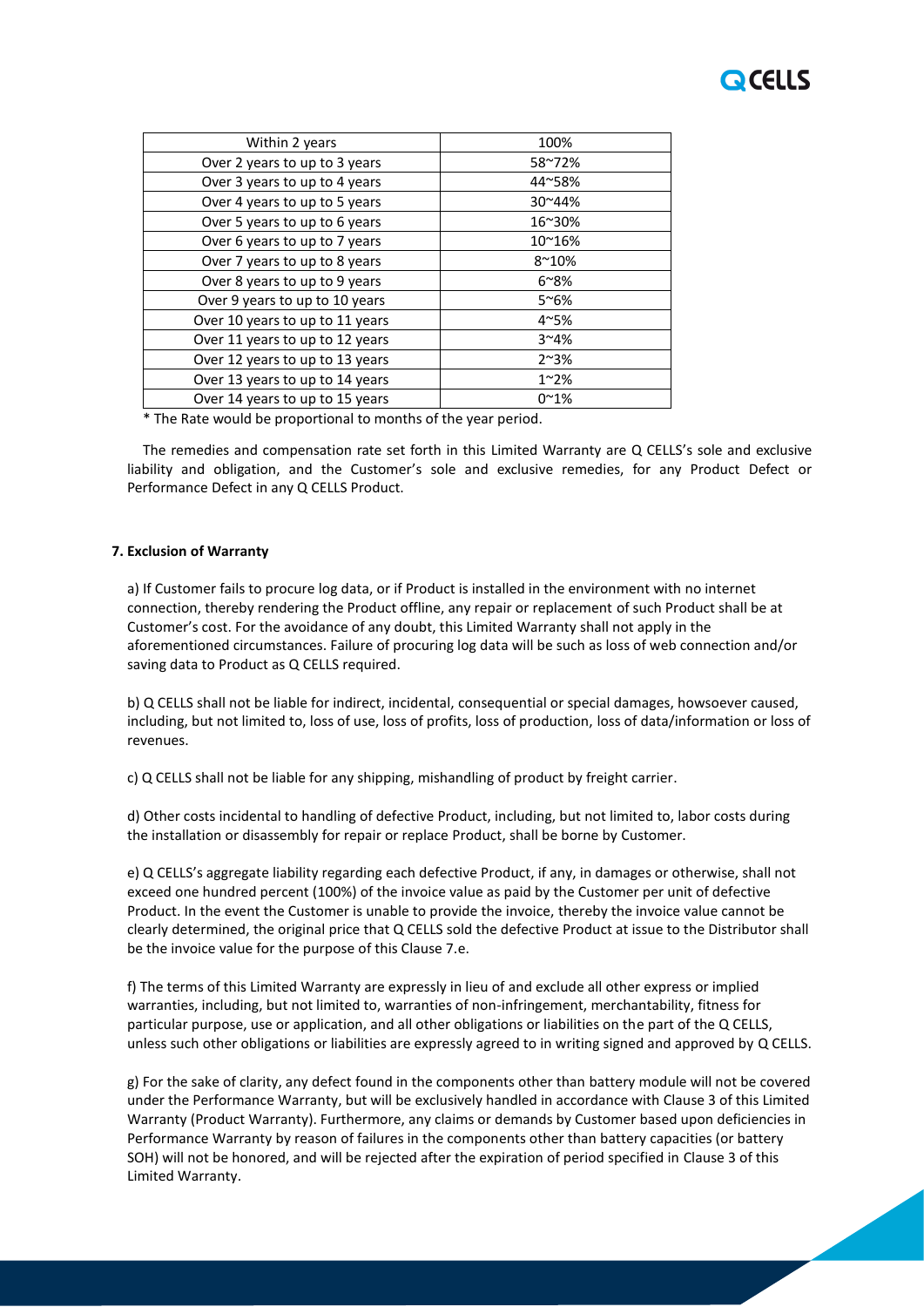

h) Q CELLS shall not be liable for any issues arising out of removal, installation or disassembly of Product.

i) This Limited Warranty for Q CELLS Product shall apply only to Products installed by Q CELLS authorized installer

j) Q CELLS shall not be liable for any claims and/or damages arising from or in connection with following factors, and all costs incurred by Q CELLS for conducting the performance analysis shall be compensated by Customer:

- Any shortfalls in performance due to or in connection with Customer's improper usage, which deviates from Q CELLS's operating instructions, product technical specification, installation guide, technical, and safety regulations applicable in the country in which the battery is being operated; or - Any shortfalls in performance due to external influences, including, but not limited to, air pollution, sea wind and sulfur corrosion, smoke, acid rain or other pollutants or persons (vandalism), forces of nature outside reasonable control of Q CELLS, such as fire, earthquake, storm lightening, or other abnormal environmental conditions (force majeure); or

- Any shortfalls in performance due to defect or electrical effects from other device(s) which was not supplied by Q CELLS

k) Q CELLS shall not be liable, and this Limited Warranty excludes Product that is not charged for more than 30 days for any reason whatsoever including but not limited to an isolation from the Grid, shutdown of Q.SAVE for reason not attributable to Q.SAVE itself

l) Q CELLS Product is not intended for use as a primary or backup power source for life-support systems, other medical equipment, or any other use where Product failure could lead to injury to persons or loss of life or catastrophic property damage.

# **8. Assignment**

Customer may not assign this Limited Warranty for any Q CELLS Product to a new owner without a written consent by Q CELLS. Any attempt to assign or transfer without a written consent shall be null and void

#### **9. Australian Consumer Law (applies to Customers in Australia only)**

Our goods and services come with guarantees that cannot be excluded under the Australian Consumer Law. For major failures with the service, you are entitled:

- to cancel your service contract with us; and
- to a refund for the unused portion, or to compensation for its reduced value.

You are also entitled to choose a refund or replacement for major failures with goods. If a failure with the goods or a service does not amount to a major failure, you are entitled to have the failure rectified in a reasonable time. If this is not done, you are entitled to a refund for the goods and to cancel the contract for the service and obtain a refund of any unused portion. You are also entitled to be compensated for any other reasonably foreseeable loss or damage from a failure in the goods or service.

# **10. Miscellaneous**

# a) Survival

If any provision of this Limited Warranty terms and conditions is held to be invalid, illegal or unenforceable in any respect, such provision will be changed and interpreted to accomplish the objectives of such provision to